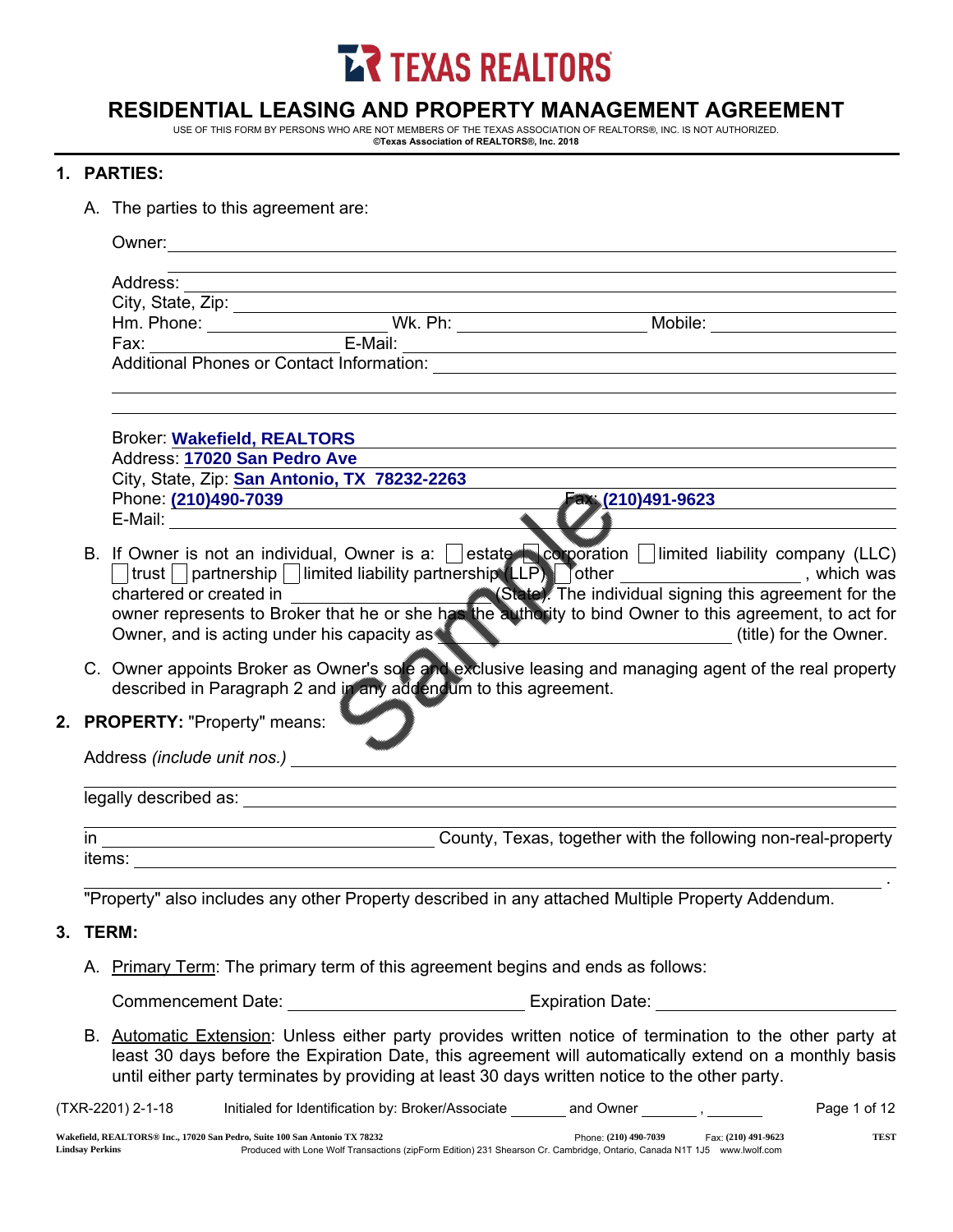- C. Effective Services: If Broker determines that Broker cannot continue to effectively provide leasing and management services to Owner for any reason at any time during this agreement Broker may terminate this agreement by providing at least 30 days written notice to Owner.
- D. Fees Upon Termination: At the time this agreement ends, Owner must pay Broker amounts specified in Paragraph 12.

#### 4. AUTHORITY OF BROKER:

- A. Leasing and Management Authority: Owner grants to Broker the following authority which Broker may exercise when and to the extent Broker determines to be in Owner's interest:
	- (1) advertise the Property for lease at Owner's expense by means and methods that Broker determines are reasonably competitive, including but not limited to creating and placing advertisements with interior and exterior photographic and audio-visual images of the Property and related information in any media and the Internet;
	- (2) place "For Lease" signs or other signs on the Property in accordance with applicable laws, regulations, ordinances, restrictions, and owners' association rules;
	- (3) remove all other signs offering the Property for sale or lease;
	- (4) submit the Property as a listing with one or more Multiple Listing Services (MLS) at any time the Property is marketed for lease and to change or terminate such listings;
	- (5) authorize other brokers, their associates, inspectors, appraisers, and contractors to access the Property at reasonable times for purposes contemplated by this agreement and to lend keys and disclose security codes to such persons to enter the Property;
	- (6) duplicate keys and access devices, at Owner's expense, to facilitate convenient and efficient showings of the Property and to lease the Property;
	- (7) place a keybox on the Property;
	- (8) employ scheduling companies to schedule showings by other brokers at any time the Property is marketed for lease;
	- (9) verify information and references in rental applications from prospective tenants;
	- (10) negotiate and execute leases on Owner's behalf for the Property at market rates and on competitively reasonable terms for initial terms of not less than **12** months and not more than **12** months and in accordance with any instructions in Paragraph 20; **12**
	- (11) negotiate and execute any amendments, extensions, or renewals to any leases for the Property on Owner's behalf;
	- (12) terminate leases for the Property, negotiate lease terminations, and serve notices of termination;
	- (13) collect and deposit for Owner rents, security deposits, and other funds related to the Property in a trust account and pay from that account: (a) any compensation and reimbursements due Broker under this agreement; and (b) other persons as this agreement may authorize.
	- (14) account for security deposits that Broker holds in trust to any tenants in the Property in accordance with applicable law, this agreement, and any lease of the Property and make deductions from the deposits in accordance with the lease and applicable law;
	- (15) collect administrative charges including but not limited to, application fees, returned check fees, and late charges from tenants in the Property or from prospective tenants;
	- (16) institute and prosecute, at Owner's expense, actions to: (a) evict tenants in the Property; (b) recover possession of the Property; or (c) recover lost rent and other damages;
	- (17) settle, compromise, or withdraw any action described in Paragraph 4A(16);
	- (18) negotiate and make reasonable concessions to tenants or former tenants in the Property;
	- (19) report payment histories of tenants in the Property to consumer reporting agencies;
	- (20) obtain information from any holder of a note secured by a lien on the Property and any insurance company insuring all or part of the Property;
- (TXR-2201) 2-1-18 Initialed for Identification by: Broker/Associate and Owner , Page 2 of 12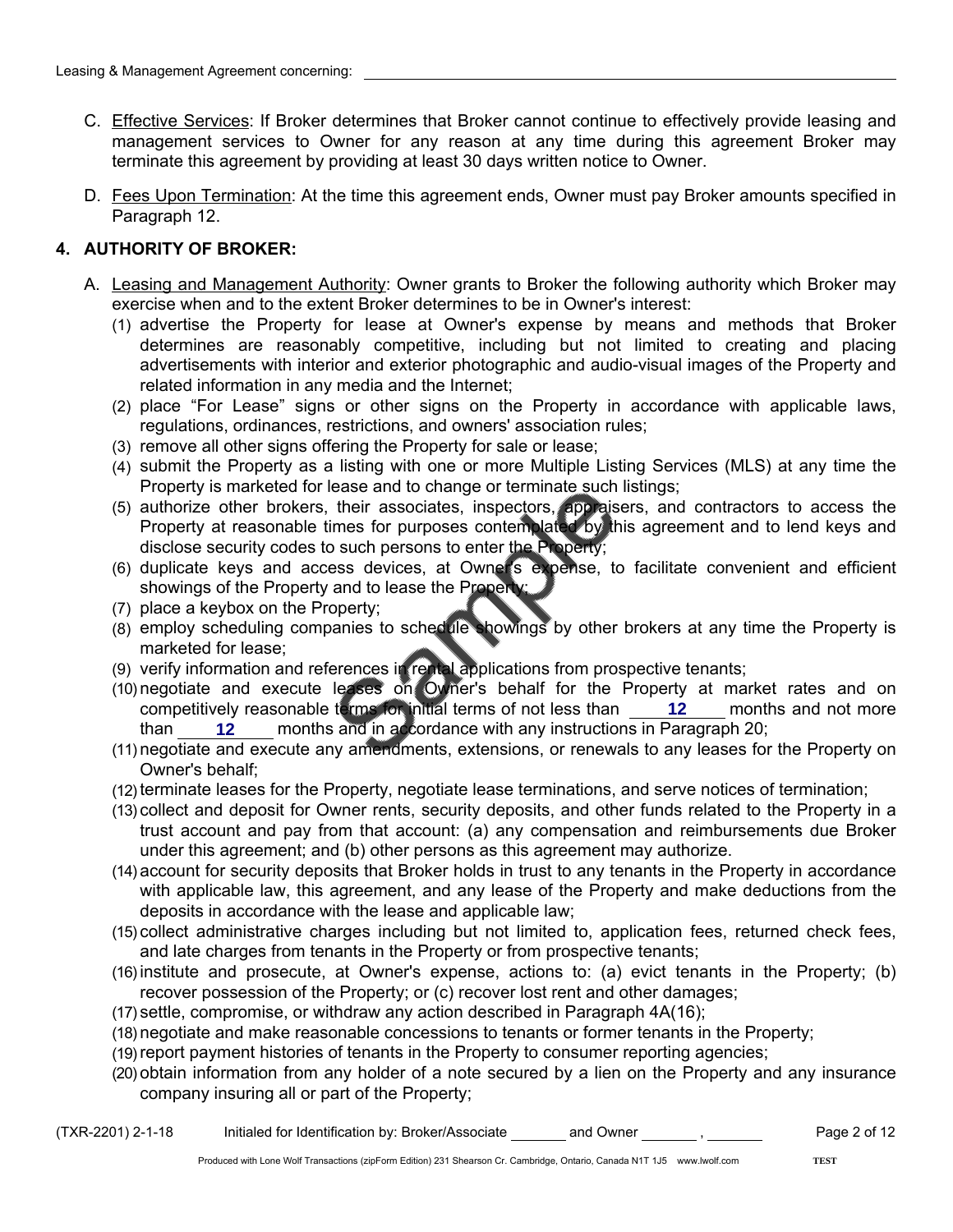- (21) hire contractors to repair, maintain, redecorate, or alter the Property provided that Broker does not for any single repair, maintenance item, redecoration, or alteration without Owner's consent; expend more than  $$$   $$250.00$
- (22) hire contractors to make emergency repairs to the Property without regard to the expense limitation in Paragraph 4A(21) that Broker determines are necessary to protect the Property or the health or safety of an ordinary tenant;
- (23) contract, at Owner's expense, in either Broker's or Owner's name, for utilities and maintenance to the Property during times that the Property is vacant, including but not limited to, electricity, gas, water, alarm monitoring, cleaning, pool and spa maintenance, yard maintenance, and other regularly recurring expenses that Broker determines are reasonable to maintain and care for the Property; and
- (24) perform other necessary services related to the leasing and management of the Property.
- B. Record Keeping: Broker will:
	- (1) maintain accurate records related to the Property and retain such records for not less than 4 years;
	- (2) file reports with the Internal Revenue Service related to funds received on behalf of Owner under this agreement (for example, Form 1099); and
	- (3) remit, each month, the following items to Owner: (a) funds collected by Broker for Owner under this agreement, less authorized deductions and rents not yet due according to the terms of the Owner's agreement with a tenant; and (b) a statement of receipts, disbursements, and charges. Owner may instruct Broker in writing to remit the items to another person or address.
- C. Security Deposits:
	- (1) During this agreement, Broker will maintain security deposits received from tenants in a trust account and will account to the tenants for the security deposits in accordance with the leases for the Property.
	- (2) Except as stated in Paragraph 4(I), after this agreement ends, Broker will deliver to Owner or the Owner's designee the security deposit held by Broker under an effective lease of the Property, less deductions authorized by this agreement, and will send written notice to the tenant that states all of the following:
		- (a) that this agreement has ended;
		- (b) the exact dollar amount of the security deposit;
		- (c) the contact information for the Owner or the Owner's designee; and
		- (d) that Owner is responsible for accounting for and returning the tenant's security deposit.
	- (3) If Broker complies with this Paragraph 4C, Owner will indemnify Broker from any claim or loss from a tenant for the return of a security deposit. This Paragraph 4C survives termination of this agreement.
- D. Deductions and Offset: Broker may disburse from any funds Broker holds in a trust account for Owner:
	- (1) any compensation due Broker under this agreement;
	- (2) any funds Broker is authorized to expend under this agreement; and
	- (3) any reimbursement Broker is entitled to receive under this agreement.
- E. Insurance and Attorneys:
	- (1) Broker may not file a claim for a casualty loss with the carrier insuring the Property. Broker may communicate with the carrier to facilitate the processing of any claim Owner may file or other matters that Owner instructs Broker to communicate to the carrier.
	- (2) Broker may not directly or indirectly employ or pay a lawyer to represent Owner. Broker may communicate with Owner's attorney in accordance with Owner's instructions.
- F. Trust Accounts, MLS, and Keybox and Listing Content:
	- (1) Trust Accounts: A trust account must be separate from Broker's operating account and must be designated as a trust, property management, or escrow account or other similar name. Broker may maintain one trust account for all properties Broker leases and manages for others.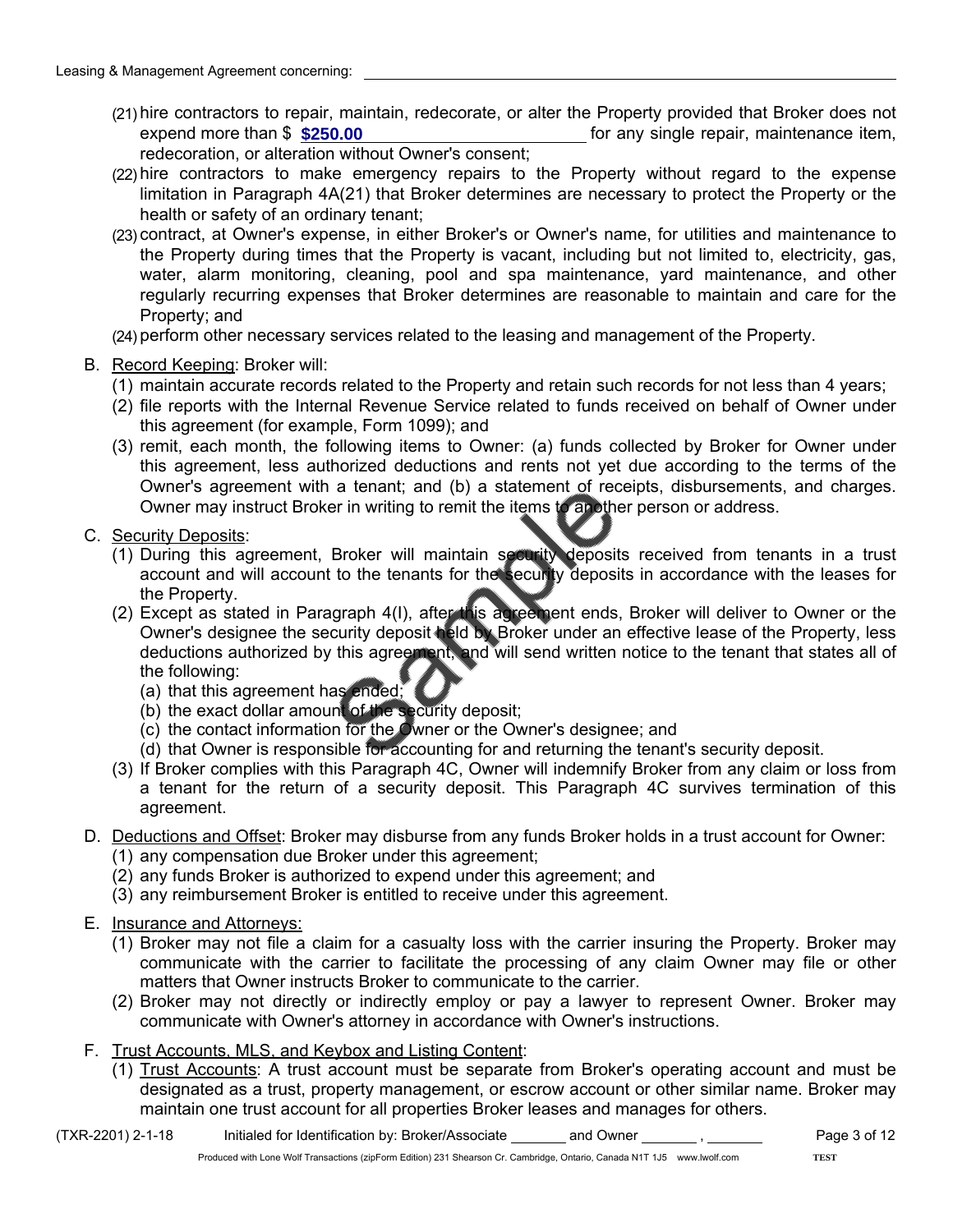- (2) MLS: MLS rules require Broker to accurately and timely submit all information the MLS requires for participation including leased data. Subscribers to the MLS and appraisal districts may use the information for market evaluation or appraisal purposes. Subscribers are other brokers and other real estate professionals such as appraisers. Any information filed with the MLS becomes the property of the MLS for all purposes. *Submission of information to MLS ensures that persons who use and benefit from the MLS also contribute information.*
- (3) Keybox: A keybox is a locked container placed on the Property that holds a key to the Property. A keybox makes it more convenient for brokers, their associates, inspectors, appraisers, and contractors to show, inspect, or repair the Property. The keybox is opened by a special combination, key, or programmed device, so that authorized persons may enter the Property. Using a keybox will probably increase the number of showings, but involves risks (for example, unauthorized entry, theft, property damage, or personal injury). *Neither the Association of REALTORS® nor MLS requires the use of a keybox.*
- (4) Listing Content:
	- (a) "Listing Content" means all photographs, images, graphics, video recordings, virtual tours, drawings, written descriptions, remarks, narratives, pricing information, and other copyrightable elements relating to the Property. "Owner Listing Content" means Listing Content provided by Owner to Broker or Broker's associates. "Broker Listing Content" means Listing Content that is otherwise obtained or produced by Broker or Broker's associates in connection with this agreement.
	- (b) Owner grants Broker a non-exclusive, irrevocable, worldwide, royalty-free license to use, sublicense through multiple tiers, publish, display, and reproduce the Owner Listing Content, to prepare derivative works of the Owner Listing Content, and to distribute the Owner Listing Content, including any derivative works of the Owner Listing Content. This Paragraph 4F(4)(b) survives termination of this agreement.
	- (c) All Broker Listing Content is owned exclusively by Broker, and Owner has no right, title or interest in or to any Broker Listing Content.
	- (d) Owner understands and agrees that both the Owner Listing Content and Broker Listing Content, including any changes to such content, may be filed with the MLS, included in compilations of listings, and otherwise distributed, publicly displayed and reproduced.
- G. Performance Standard: Broker will:
	- (1) use reasonable care when exercising Broker's authority and performing under this agreement; and
	- (2) exercise discretion when performing under this agreement in a manner that Broker believes to be in Owner's interest, provided that Broker will treat any tenant honestly and fairly.
- H. Inability to Contact Owner: If Broker is unable to contact Owner for **2** days, Broker is authorized to contact the person below for the sole purpose of attempting to reestablish contact with Owner.

| Name:    | Phone: |
|----------|--------|
| Address: |        |
| E-mail:  |        |

I. Foreclosure: If Broker receives notice of the Owner's delinquency in the payment of: (1) any mortgage or other encumbrance secured by the Property; (2) property taxes; (3) property insurance; or (4) owners' association fees, Broker may give Owner 15 days to cure the delinquency during which period Owner authorizes Broker to freeze any funds held by Broker and no disbursements will be made to Owner related to this agreement or the Property. If after the 15 day period, the delinquency is not cured and the foreclosure process is initiated, Owner authorizes Broker to deduct from any other funds being held by Broker for Owner any remaining Broker Fees or funds due to Broker related to services performed under this agreement. Additionally, Owner authorizes Broker to return any security deposit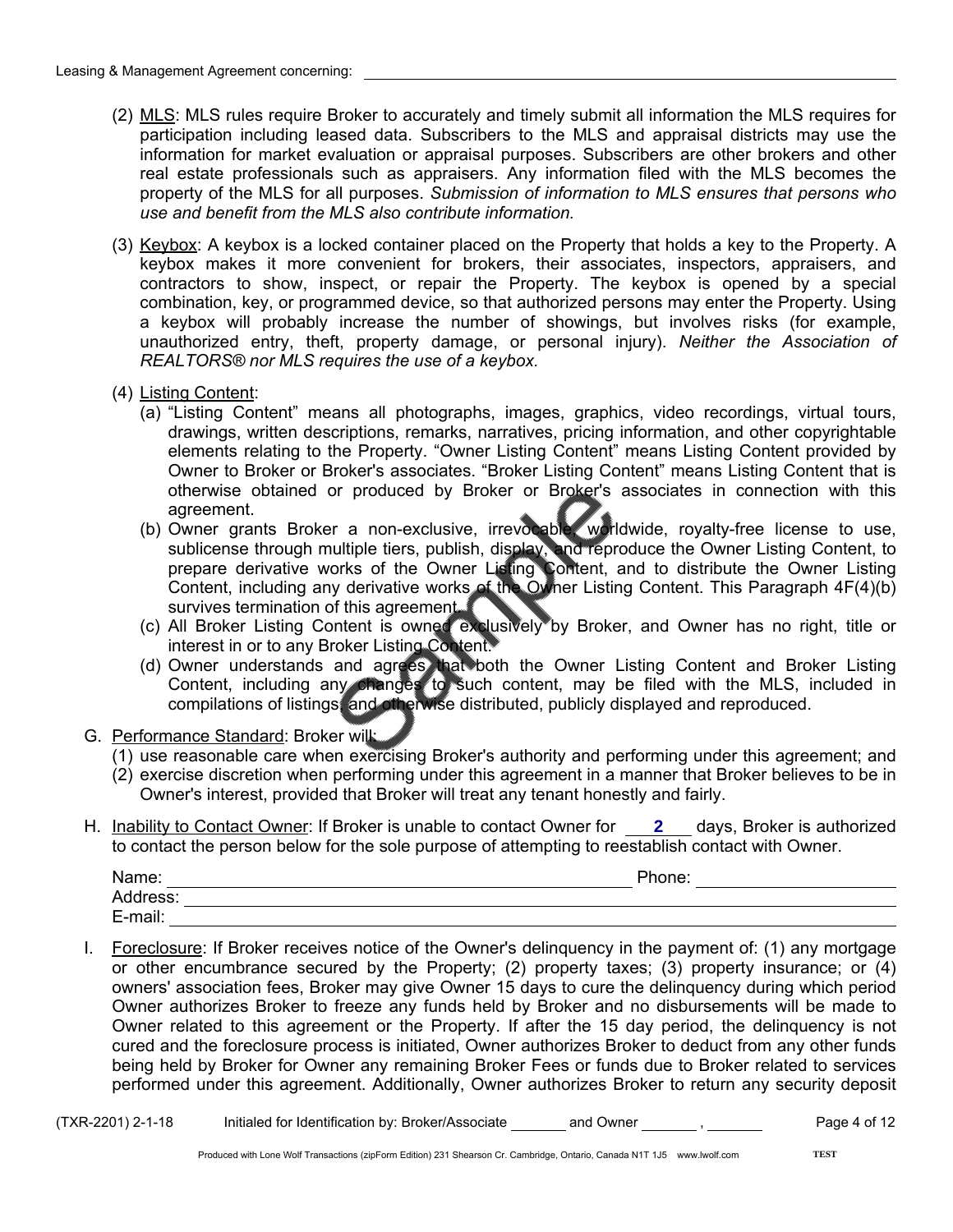being held by Broker to a tenant of the Property in addition to any prorated amount of rent being held by Broker and Broker may terminate this agreement. This paragraph does not preclude the Broker from seeking any other remedies under this agreement or at law that may be available to the Broker.

- 5. LEGAL COMPLIANCE: The parties will comply with all obligations, duties, and responsibilities under the Texas Property Code, fair housing laws, and any other statute, administrative rule, ordinance, or restrictive covenant applicable to the use, leasing, management, or care of the Property.
- 6. RESERVES: Upon execution of this agreement, Owner will deposit the following amount with Broker to be held in a trust account as a reserve for Owner: \$ **0** *notal property* for each unit within the Property or Properties managed by Broker under this agreement. Broker may, at Broker's discretion, use the reserve to pay any expense related to the leasing and management of the Property(ies) (including but not limited to Broker's fees). If the balance of the reserve becomes less than the amount stated, at any time, Broker may: (a) deduct an amount that will bring the balance to the amount stated from any subsequent rent received on behalf of Owner and deposit the amount into the reserve; or (b) notify Owner that Owner must promptly deposit additional funds with Broker to bring the balance to the amount stated.
- 7. ADVANCES: Owner will, in advance, provide Broker all funds necessary for the leasing and management of the Property. Broker is not obligated to advance any money to Owner or to any other person.

#### 8. OWNER'S REPRESENTATIONS:

- A. General:
	- (1) Except as disclosed in Paragraph 20, Owner represents that:
		- (a) Owner has fee simple title to and peaceable possession of the Property and all its improvements and fixtures, unless rented, and the legal capacity to lease the Property;
		- (b) Owner is not bound by: (i) another agreement with another broker for the sale, exchange, lease, or management of the Property that is or will be in effect during this agreement; or (ii) an agreement or covenant that prohibits owner from leasing the property;
		- (c) no person or entity has any right to purchase, lease, or acquire the Property by an option, right of refusal, or other agreement;
		- (d) Owner is not delinquent in the payment of any property taxes, owners' association fees, property insurance, mortgage, or any encumbrance on or affecting the Property;
		- (e) the Property is not subject to the jurisdiction of any court;
		- (f) the optional user fees for the use of common areas (for example, pool or tennis courts) in the Property's subdivision are:
		- (g) all information related to the Property that Owner provides to Broker is true and correct to the best of Owner's knowledge; and
		- (h) the Owner Listing Content, and the license granted to Broker for the Owner Listing Content, do not violate or infringe upon the rights, including any copyright rights, of any person or entity.
	- (2) Broker may disclose to a tenant or to a prospective tenant any information related to the representations made in this Paragraph 8.
- B. Property Condition: Owner and Broker are obligated under law to disclose to a tenant or to a prospective tenant any known condition that materially and adversely affects the health or safety of an ordinary tenant. Owner is obligated under the Property Code to repair any such condition for a tenant. Owner represents that:
	- (1) any pool or spa and any required enclosures, fences, gates, and latches comply with all applicable laws and ordinances; and
	- (2) Owner is not aware of a condition concerning the Property that materially affects the health or safety of an ordinary tenant, except as stated below, in this agreement, or in any addendum:

(TXR-2201) 2-1-18 Initialed for Identification by: Broker/Associate and Owner , Page 5 of 12

.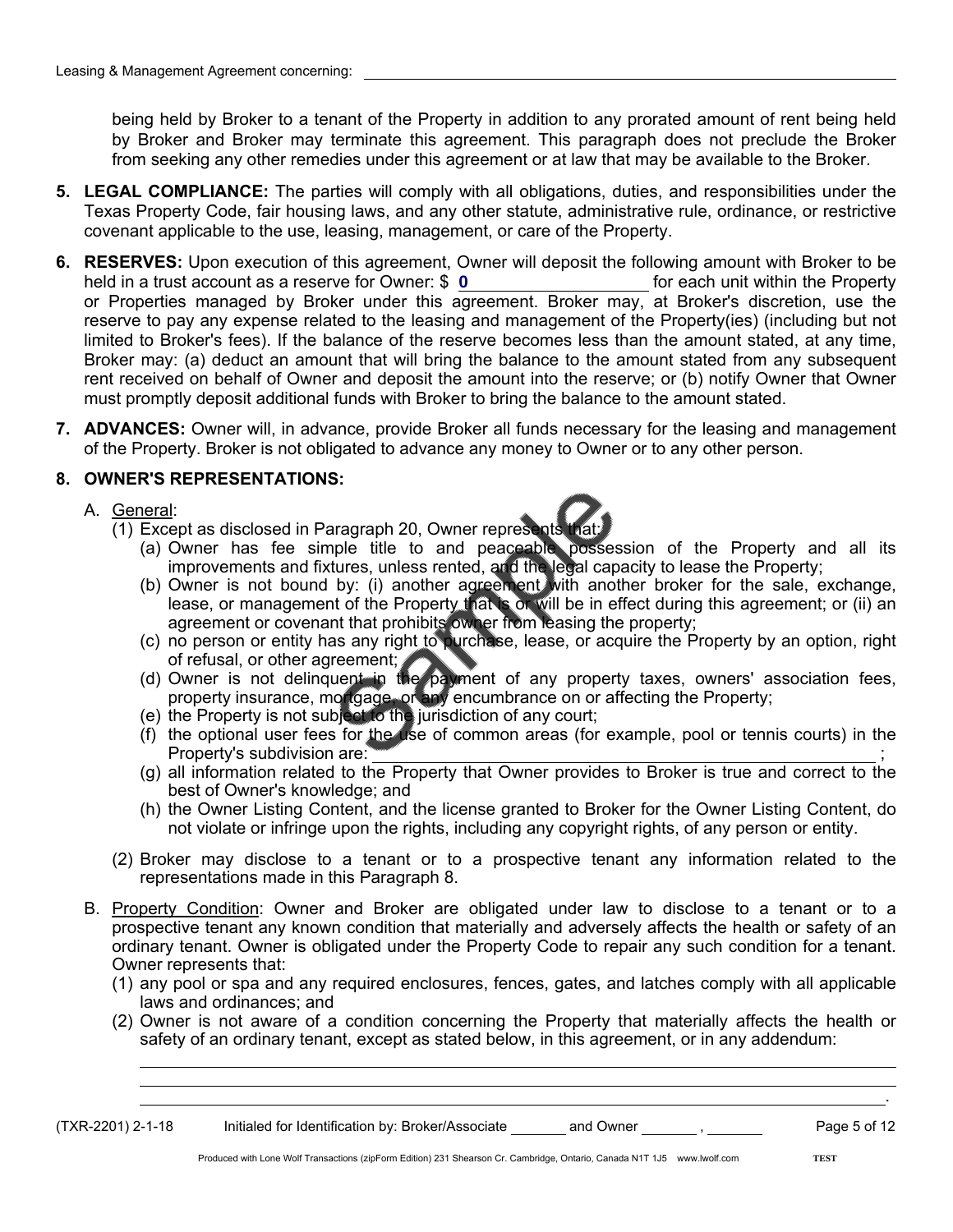C. Lead-Based Paint: If the Property was built before 1978, Owner will complete and attach to this agreement an addendum regarding lead-based paint and lead-based paint hazards that will be made part of any lease of the Property. If the Property was built before 1978, federal law requires the Owner (before a tenant is obligated under a lease) to: (1) provide the tenant with the federally approved pamphlet on lead poisoning prevention; (2) disclose the presence of any known lead-based paint or hazards in the Property; and (3) deliver all records and reports to the tenant related to such paint or hazards.

#### 9. OWNER'S COOPERATION: Owner agrees to:

- A. cooperate with Broker to facilitate the showing, marketing, and lease of the Property;
- B. not rent or lease the Property to anyone without Broker's prior written approval;
- C. not negotiate with any prospective tenant who might contact Owner directly, but refer all prospective tenants to Broker;
- D. not deal with or negotiate with any tenant in the Property concerning any matter related to the management or leasing of the Property but refer all such dealings to Broker;
- E. not enter into a listing agreement or property management agreement with another broker for the rental, leasing, or management of the Property to become effective during this agreement;
- F. provide Broker with copies of any existing leases or rental agreements related to the Property;
- G. provide Broker with keys and access devices to the Property;
- H. provide Broker with copies of all warranties related to the Property or any item in the Property;
- I. tender to Broker any security deposits paid by any existing tenants in the Property;
- J. complete any disclosures or notices required by law or a lease of the Property;
- K. amend applicable notices and disclosures if any material change occurs during this agreement; and
- L. notify Broker if Owner becomes delinquent in the payment of: (1) any mortgage or other encumbrance secured by the Property; (2) property taxes; (3) property insurance; or (4) owners' association fees.

#### 10. INSURANCE:

- A. At all times during this agreement, Owner must maintain in effect:
	- (1) a public liability insurance policy that names Broker as a co-insured or additional insured and covers losses related to the Property in an amount of not less than \$ 250,000.00 **comedy** on an occurrence basis; and
	- (2) an insurance policy for the Property in an amount equal to the reasonable replacement cost of the Property's improvements and that contains endorsements which contemplate the leasing of the Property with vacancies between lease terms.
- B. Not later than the 15th day after the Commencement Date, Owner must deliver to Broker copies of certificates of insurance evidencing the coverage required under Paragraph 10A. If the coverage changes at any time during this agreement, Owner must deliver to Broker a copy of the insurance certificate evidencing the change not later than 10 days after the change.
- C. If Owner fails to comply with Paragraphs 10A or 10B, Broker may:
	- (1) purchase insurance that will provide Broker the same coverage as the required insurance under Paragraph 10A(1) and Owner must promptly reimburse Broker for such expense; or
	- (2) exercise Broker's remedies under Paragraph 17.
- **11. BROKER'S FEES:** All fees to Broker under this agreement are payable in County, Texas. This Paragraph 11 survives termination or expiration of this agreement with regard to fees earned during this agreement which are not payable until after its termination. Broker may deduct any fees under this Paragraph 11 from any funds Broker holds in trust for Owner. If more than one property or unit is made part of and subject to this agreement, each of the provisions below will apply to each property or unit separately. **Bexar**

|                                           | $ X $ A. Management Fees: Each month Owner will pay Broker the greater of \$ $n/a$<br>(minimum |  |
|-------------------------------------------|------------------------------------------------------------------------------------------------|--|
| management fee) or: (Check one box only.) |                                                                                                |  |
|                                           | % of the gross monthly rents collected that month.<br>10.000                                   |  |
|                                           | (2)                                                                                            |  |

(TXR-2201) 2-1-18 Initialed for Identification by: Broker/Associate \_\_\_\_\_\_\_ and Owner \_\_\_\_\_\_\_, \_\_\_\_\_\_ Page 6 of 12

**TEST**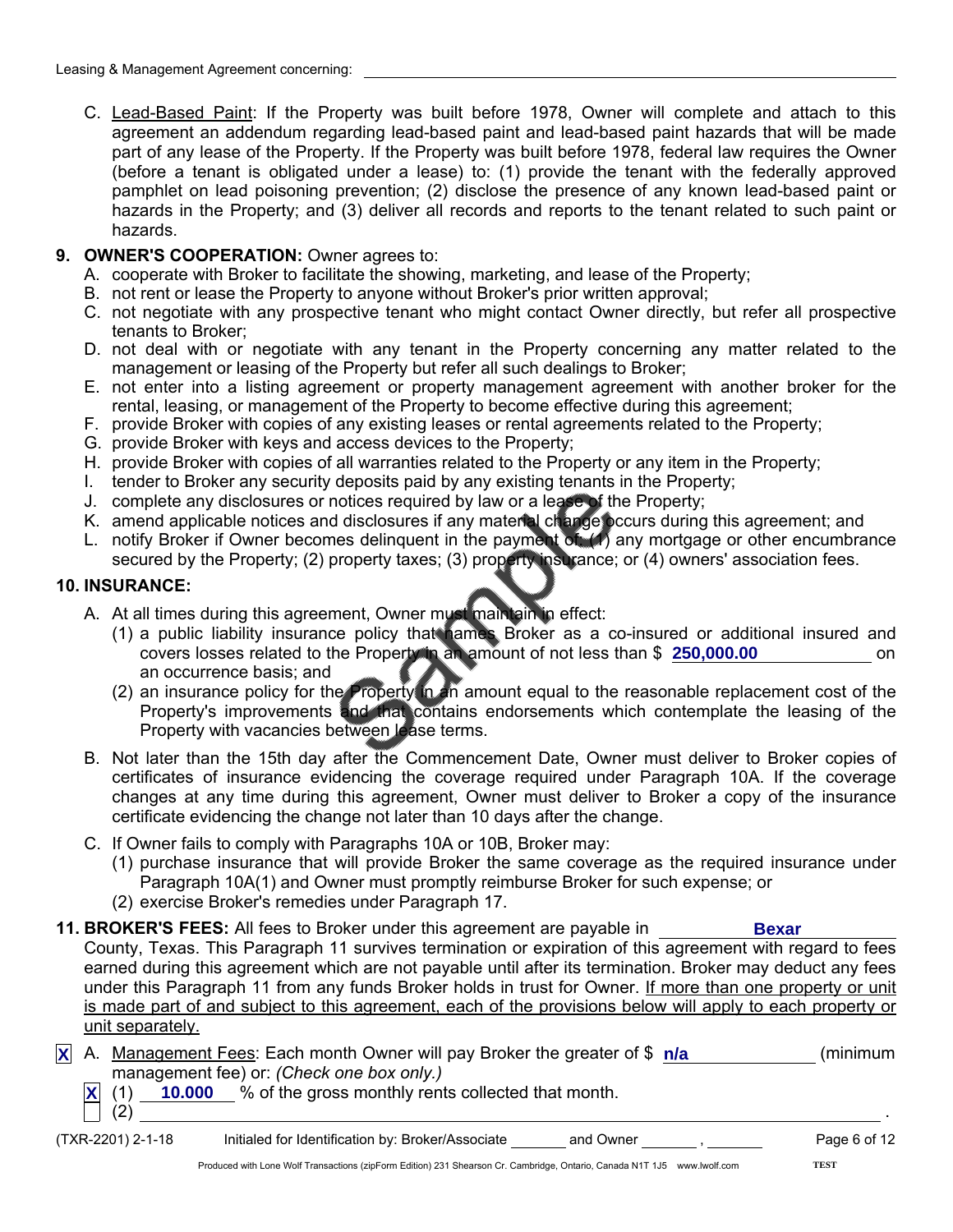A vacancy in the Property or failure by a tenant to pay rent does not excuse payment of the minimum management fee. Management fees under this Paragraph 11A are earned daily and are payable not later than the last day of each month.

- B. Leasing Fees for New Tenancies: Each time the Property is leased to a new tenant, Owner will pay **X** Broker a leasing fee equal to: *(Check one box only.)*
	- $\underline{\mathsf{X}}$  (1)  $\underline{\phantom{X}}$  40.000  $\underline{\phantom{X}}$  % of one full month's rent to be paid under the lease.
		- $(2)$   $\overline{\hspace{1cm}}$  % of the gross rents to be paid under the lease.

 $(3)$ The leasing fees under this Paragraph 11B are earned and payable at the time the lease is executed.

- C. Renewal or Extension Fees: Each time a tenant in the Property renews or extends a lease, Owner will pay Broker a renewal or extension fee equal to: *(Check one box only.)*
	- (1) \_\_\_\_\_\_\_\_\_\_\_ % of one full month's rent to be paid under the renewal or extension.
	- $(2)$   $\overline{\hspace{1cm}}$  % of the gross rents to be paid under the renewal or extension.

 $(3)$ The renewal or extension fees under this Paragraph 11C are earned and payable at the time the renewal or extension is effective. For the purposes of this paragraph, a new lease for the same Property with the same tenant then occupying the Property is an extension or renewal. This Paragraph 11C does not apply to month-to-month renewals or month-to-month extensions.

- D. Service Fees: Each time Broker arranges for the Property to be repaired, maintained, redecorated, or altered as permitted by this agreement, Owner will pay Broker a service fee equal to: *(Check one box only.)*
	-

(1) % of the total cost of each repair, maintenance, alteration, or redecoration.

 $(2)$  $(2)$   $\overline{\phantom{a}}$ <br>The service fees under this Paragraph 11D are earned at the time the repair, maintenance, redecoration, or alteration is made and are payable upon Owner's receipt of Broker's invoice.

- E. Interest on Trust Accounts: Any trust account Broker maintains under this agreement may be an **X** interest-bearing or income producing account. Broker may retain any interest or income from such account as compensation under this agreement. Broker will remove any interest or income payable under this Paragraph 11E from the trust account not later than the 30th day after the interest or income is paid.
- F. Administrative Fees: If Broker collects administrative charges from tenants or prospective tenants, **X** including but not limited to, application fees, returned check fees, or late charges (as authorized under Paragraph 4A), Broker will retain such fees as compensation under this agreement. The administrative fees under this Paragraph 11F are earned and payable at the time Broker collects such fees.
- G. Fees Related to Insurance and Legal Matters: **X**
	- (1) If Owner requests or instructs Broker to coordinate or communicate with any insurance carrier regarding any casualty to or on the Property Owner will Pay Broker \$actual expense \_\_ per **issue** for Broker's time expended in such matters and in preparation of such matters.
	- (2) If Owner requests or instructs Broker to appear in any legal proceeding or deposition related to the Property (including, but not limited to, evictions, tenant disputes, security deposit disputes, and suits for damages), Owner will pay Broker \$actual expense\_per \_\_issue\_\_for Broker's time expended in such matters and in preparation of such matters.

Fees under this Paragraph 11G are earned at the time the services are rendered and payable upon Owner's receipt of Broker's invoice.

- H. Fees in the Event of a Sale: **X**
	- (1) Fee if a Tenant Purchases Property: If Owner sells the Property to a tenant who occupied the Property during the term of this agreement not later than the time the tenant vacates the Property, Owner will pay Broker a fee equal to: *(Check one box only.)*
	- **<u>X</u>** (a) 6.000 % of the sales price.
	- (b) . **or to be negotiated at time of sale**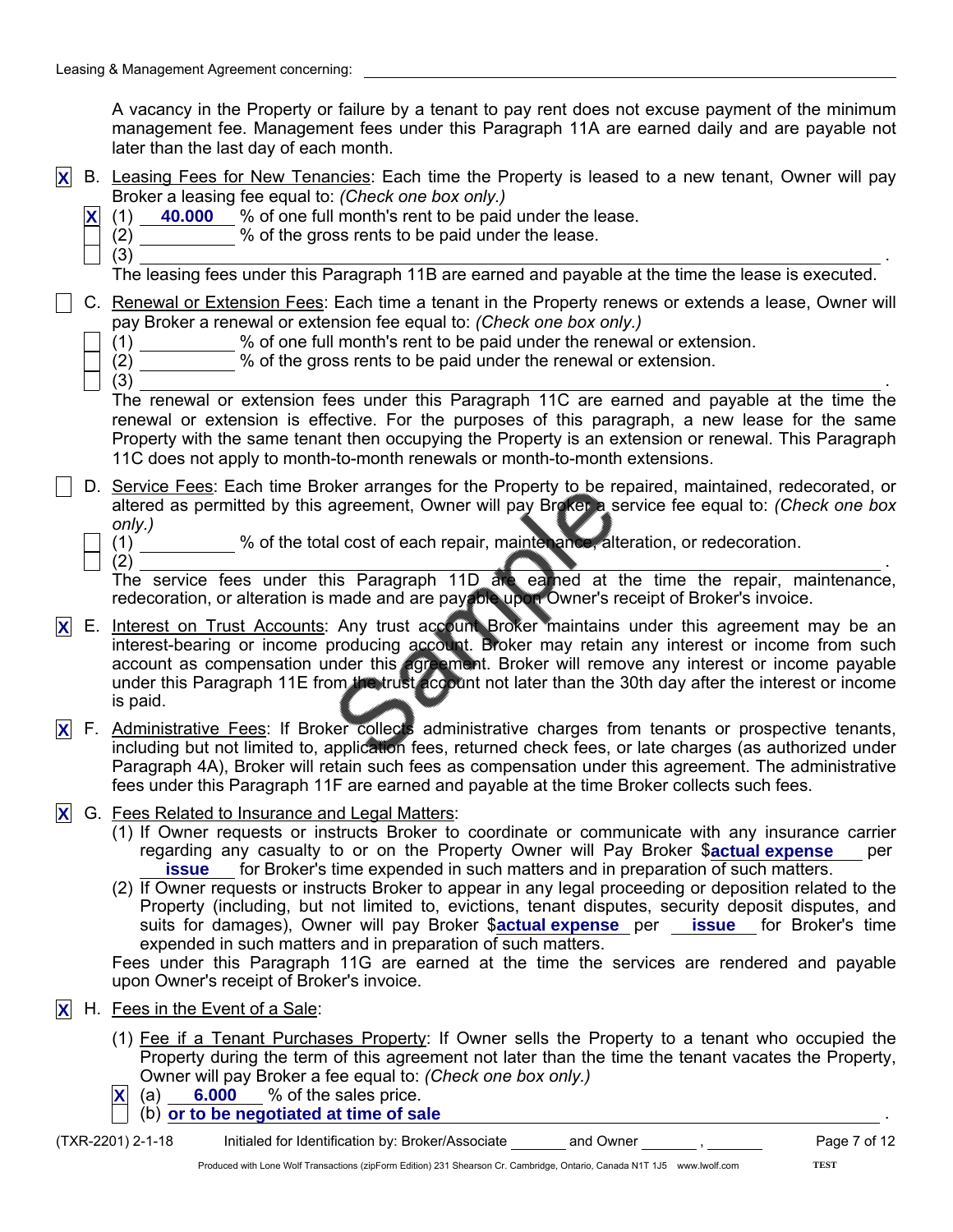Fees under this Paragraph 11H(1) are earned at the time Owner agrees to sell the Property and are payable at the time the sale closes. Broker will waive any fees due under Paragraph 12 at the time the sale closes.

- (2) Fee if Buyer is Procured through Broker: If during this agreement, Owner agrees to sell the Property to a person other than a tenant who occupied the Property and Broker procures the buyer, directly or through another broker, Owner will pay Broker a fee equal to*: (Check one box only.)*
- $6.000$  % of the sales price. (b) . **or to be negotiated at time of sale** Fees under this Paragraph 11H(2) are earned at the time Owner agrees to sell the Property and are payable at the time the sale closes. Broker will waive any fees due under Paragraph 12 at the time the sale closes. **X 6.000**
- (3) Sale Coordination Fees: If at any time during this agreement Owner agrees to sell the Property and Broker is not paid a fee under Paragraph 11H(1) or (2), Owner will pay Broker **to be negotiated at time of sale** *at time of sale at time and services to coordinate showings, inspections,* appraisals, repairs, and other related matters. Fees under this Paragraph 11H(3) are earned at the time such services are rendered and payable upon Owner's receipt of Broker's invoice.
- (4) Definition: "Sell" means to agree to sell, convey, transfer or exchange any interest in the Property whether by oral or written agreement or option.
- (5) Separate Listing Agreement Controls: If Owner sells the Property and pays Broker the fee under a separate written listing agreement between Owner and Broker: (a) this Paragraph 11H will not apply; and (b) Broker will waive any fees due under Paragraph 12 at the time the sale closes.
- I. Other: **X 10% interest to be charged on any Owner balance with Property Manager that is over 30 days old.**
- 12. FEES UPON TERMINATION: At the time this agreement ends, Owner must pay Broker:
	- A. all amounts due Broker under this agreement; and
	- B. if the Property is leased to a tenant on the date this agreement ends and Owner terminates this agreement, an amount equal to the greater of:
		- (a) the management fees that would accrue over the remainder of the term of the lease; or
			- (b) \$ . **n/a**

If more than one property or unit is made part of and subject to this agreement, this paragraph applies only to those properties or units then leased and applies to each property or unit separately.

- 13. EXPENSE REIMBURSEMENT: Upon Owner's receipt of Broker's invoice, Owner will reimburse Broker the following expenses that are related to the leasing or management of the Property: (a) copy charges; (b) charges for long distance telephone calls or facsimile transmissions; (c) regular, express, or certified mail charges; (d) notary fees; (e) photos and videos; (f) reasonable travel expenses, including but not limited to mileage reimbursement (at the standard mileage rate published by the IRS), parking expenses, and tolls; and (g) any other expenditures Broker is authorized to make under this agreement for Owner or that Owner otherwise authorizes Broker to make for Owner.
- 14. FUNDS RECEIVED AFTER TERMINATION: Except as provided in Paragraph 4(I), if Broker receives any funds on behalf of Owner after this agreement ends (for example, rent, damages, past due amounts, and others), Broker will deposit those funds in Broker's trust account and will: (a) pay \_\_\_\_ 10.000 \_\_\_ % of the funds received to Broker as compensation for services (for example, research, accounting, communicating, and processing) rendered at that time; and (b) pay the balance of the funds to Owner. This provision survives termination of this agreement.
- 15. COOPERATION WITH OTHER BROKERS: When the Property is marketed for lease, Broker will allow other brokers to show the Property to prospective tenants. If the other broker procures a tenant who leases

.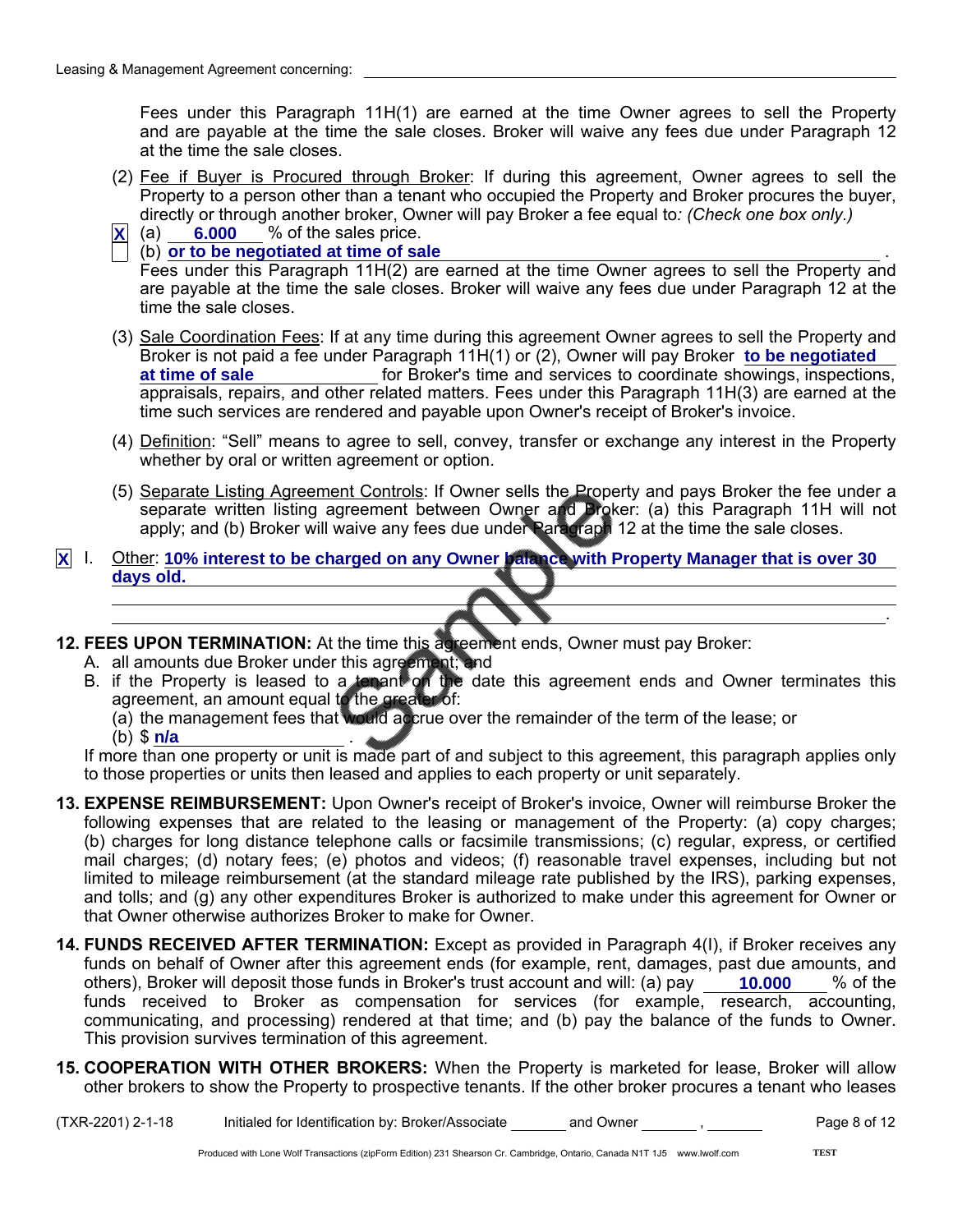the Property, Broker will offer to pay the other broker a fee out of the compensation Broker receives under Paragraph 11. As of the date this agreement is signed, Broker's policy is to offer other brokers the following amounts. Broker may change the amounts disclosed below without notice, provided that Broker will offer competitively reasonable amounts to other brokers.

- A. MLS Participants: If the other broker is a participant in the MLS in which the listing is filed, Broker will offer to pay the other broker:
	- (1) if the other broker represents the tenant *(complete only one)*: TBD % of one month's rent to be paid under a lease;  $\frac{1}{2}$  % of all rents to be paid under a lease; or \$ ; and
	- (2) if the other broker is a subagent *(complete only one)*: **n/a** % of one month's rent to be paid under a lease;  $\frac{1}{2}$  of all rents to be paid under a lease; or \$
- B. Non-MLS Brokers: If the other broker is not a participant in the MLS in which the listing is filed, Broker will offer to pay the other broker:
	- (1) if the other broker represents the tenant *(complete only one)*: % of one month's rent to be paid under a lease;  $\frac{1}{2}$  % of all rents to be paid under a lease; or \$ ; ; ; ; and **TBD**
	- (2) if the other broker is a subagent *(complete only one)*: **n/a** % of one month's rent to be paid under a lease;  $\frac{1}{2}$  % of all rents to be paid under a lease; or \$

### 16. LIABILITY AND INDEMNIFICATION:

- A. Broker is not responsible or liable in any manner for personal injury to any person or for loss or damage to any person's real or personal property resulting from any act or omission not caused by Broker's negligence, including but not limited to injuries or damages caused by:
	- (1) other brokers, their associates, inspectors, appraisers, and contractors who are authorized to access the Property;
	- (2) acts of third parties (for example, vandalism, theft, or other criminal acts);
	- (3) freezing or leaking water pipes;
	- (4) failure to properly water the foundation of the Property;
	- (5) a dangerous condition or environmental condition on the Property; or
	- (6) the Property's non-compliance with any law or ordinance.
- B. Broker is not responsible or liable in any manner for:
	- (1) any late fees or other charges Owner incurs to any creditor caused by late or insufficient payments by any tenant in the Property; or
	- (2) damages to Owner caused by a tenant's breach of a lease.
- C. Owner agrees to protect, defend, indemnify, and hold Broker harmless from any damage, costs, attorney's fees, and expenses that:
	- (1) are caused by Owner, negligently or otherwise;
	- (2) arise from Owner's failure to disclose any material or relevant information about the Property;
	- (3) are caused by Owner giving incorrect information to any person; or
	- (4) are related to the management of the Property and are not caused by Broker, negligently or otherwise.
- D. Owner is responsible and liable for all contracts and obligations related to the Property (for example, maintenance, service, repair and utility agreements) entered into before or during this agreement by Owner or by Broker under Broker's authority under this agreement. Owner agrees to hold Broker harmless from all claims related to any such contracts.
- **17. DEFAULT:** A party is in default if the party fails to cure a breach within 10 days after receipt of written demand from the other party. If either party is in default, the non-defaulting party may: (a) terminate this agreement by providing at least 10 days written notice; (b) recover all amounts due to the non-defaulting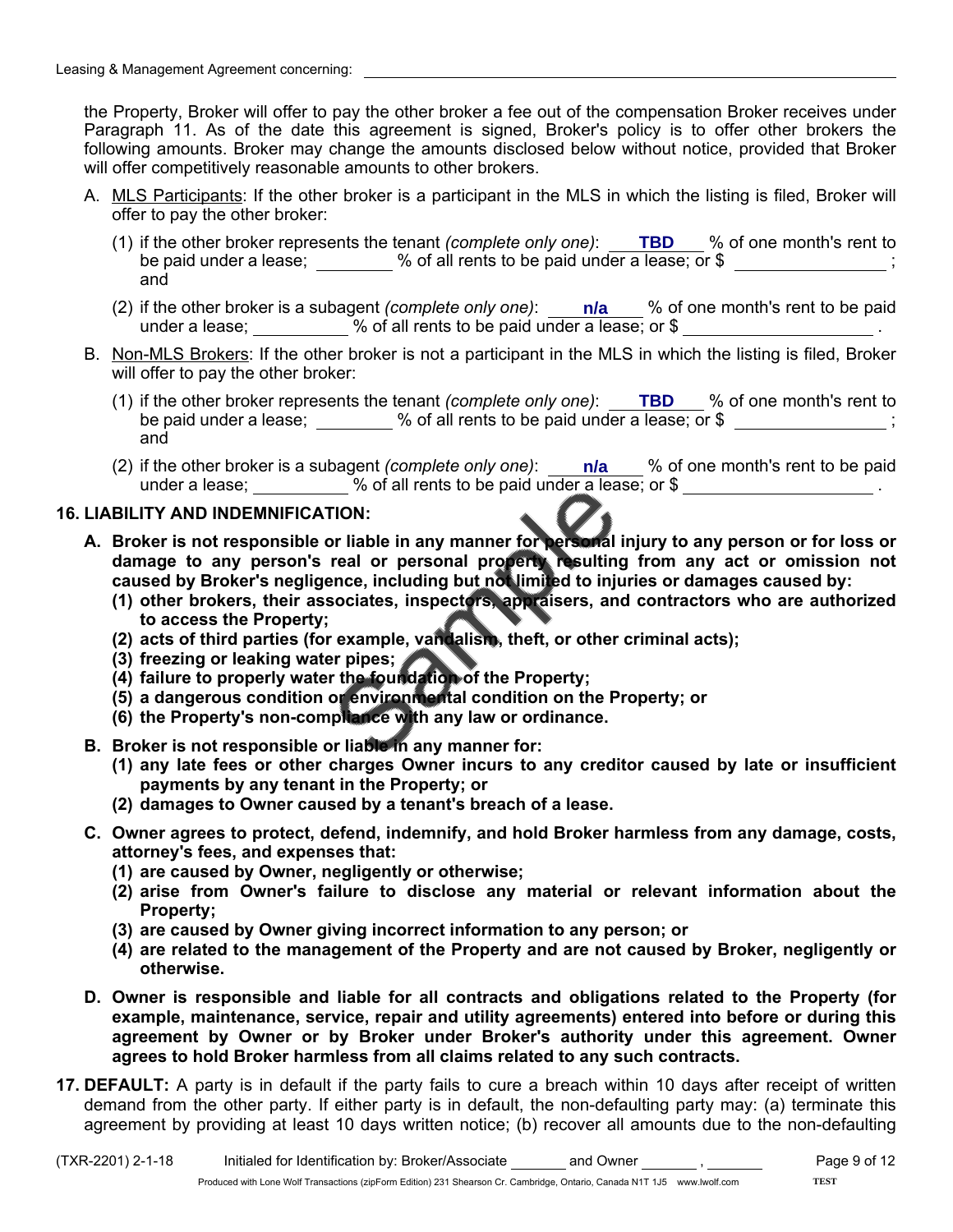party under this agreement; (c) recover reasonable collection costs and attorney's fees; and (d) exercise any other remedy available at law. Broker is also entitled to recover any compensation Broker would have been entitled to receive if Owner did not breach this agreement.

- 18. MEDIATION: The parties agree to negotiate in good faith in an effort to resolve any dispute related to this agreement that may arise between the parties. If the dispute cannot be resolved by negotiation, the dispute will be submitted to mediation. The parties to the dispute will choose a mutually acceptable mediator and will share the cost of mediation equally.
- 19. ATTORNEY'S FEES: If Owner or Broker is a prevailing party in any legal proceeding brought as a result of a dispute under this agreement or any transaction related to or contemplated by this agreement, such party will be entitled to recover from the non-prevailing party all costs of such proceeding and reasonable attorney's fees.
- 20. SPECIAL PROVISIONS: **Owner will be responsible for repair dispatch on warranty related items if the Owner chooses to have the property covered by a Home Protection Plan (First American, AHS, Choice, etc.) or if the Owner chooses to use a specific repair company (vendor of choice) for any repair at the property; Wakefield Realtors will dispatch any emergency repairs per the Texas Property Code using their own Vendors to abide by State Code requirements and timing.**
- 21. ADDENDA: Incorporated into this agreement are the following addenda, exhibits, and other information:
- A. Information About Brokerage Services **X**
- B. Addendum Regarding Lead-Based Paint
- C. Multiple Property Addendum
	- D. Owner's Notice Concerning Condition of Property under Property Management Agreement
- E. Property Manager's Inventory and Condition Report
- F. Addendum for Authorization to Act for Owner before Owners' Association
- G. Copy of Rules and Regulations of an Owners' Association
- H. Copy of the Owners' Association Bylaws and Deed Restrictions affecting the Property
- I. IRS Form W-9 **X**
- J. Owner's Authorization Concerning Unescorted Access to Property **X**
- K General Information for Landlord Regarding Assistance Animals **X**
- L. **X Owner's Income and Expense Form**

*Note: Complete and deliver to Broker IRS W-9 Form or similar form. Broker maintains a privacy policy that is available upon request.*

#### 22. AGREEMENT OF PARTIES:

- A. **Entire Agreement**: This document contains the entire agreement of the parties and may not be changed except by written agreement.
- B. Assignments: Neither party may assign this agreement without the written consent of the other party.
- C. Binding Effect: Owner's obligation to pay Broker an earned fee is binding upon Owner and Owner's heirs, administrators, executors, successors, and permitted assignees.
- D. Joint and Several: All Owners executing this agreement are jointly and severally liable for the performance of all its terms. Any act or notice to, refund to, or signature of, any one or more of the Owners regarding any term of this agreement, its extension, its renewal, or its termination is binding on all Owners executing this agreement.
- E. Governing Law: Texas law governs the interpretation, validity, performance, and enforcement of this agreement.
- F. Severability: If a court finds any clause in this agreement invalid or unenforceable, the remainder of this agreement will not be affected and all other provisions of this agreement will remain valid and enforceable.

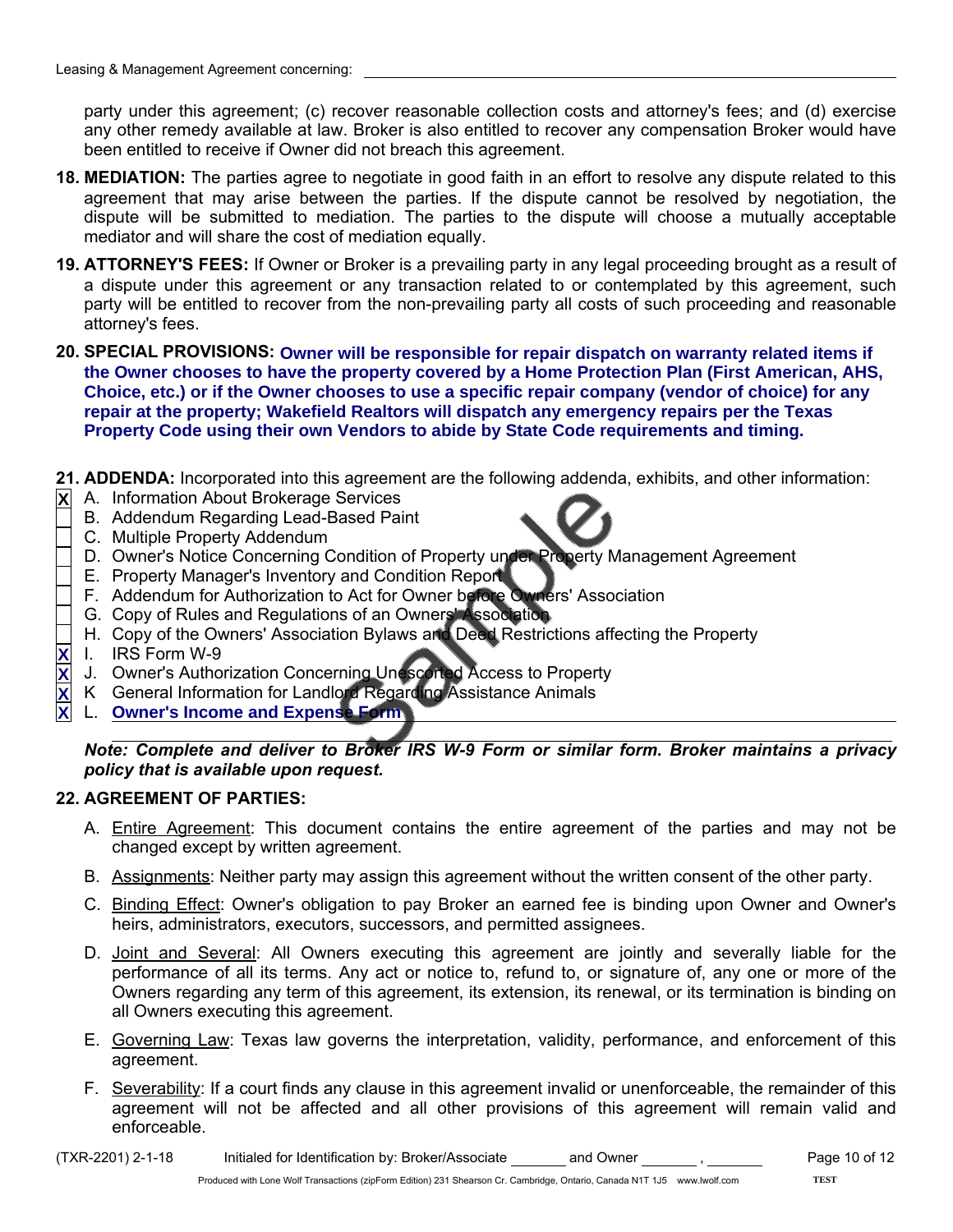- G. Context: When the context requires, singular nouns and pronouns include the plural.
- H. Notices: Notices between the parties must be in writing and are effective when sent to the receiving party's address, fax, or e-mail address specified in Paragraph 1.
- I. Copyright: If an active REALTOR® member of Texas REALTORS® does not negotiate this agreement as a party or for one of the parties, with or without the assistance of an active member of the State Bar of Texas, this agreement is voidable at will by Owner.

#### 23. INFORMATION:

- A. Broker's fees or the sharing of fees between brokers are not fixed, controlled, recommended, suggested, or maintained by the Association of REALTORS®, MLS, or any listing service.
- B. In accordance with fair housing laws and the National Association of REALTORS® Code of Ethics, Broker's services must be provided and the Property must be shown and made available to all persons without regard to race, color, religion, national origin, sex, disability, familial status, sexual orientation, or gender identity. Local ordinances may provide for additional protected classes (for example, creed, status as a student, marital status, or age).
- C. Owner may review the information Broker submits to an MLS or other listing service.
- D. Broker advises Owner to remove or secure jewelry, prescription drugs, and other valuables.
- E. The Property Code requires the Property to be equipped with certain types of locks and security devices, including (with some exceptions): (1) window latches on each window; (2) a keyed doorknob lock or keyed deadbolt lock on each exterior door; (3) a sliding door pin lock on each exterior sliding glass door of the dwelling; (4) a sliding door handle latch or a sliding door security bar on each exterior sliding glass door of the dwelling; and (5) a keyless bolting device and a door viewer on each exterior door of the dwelling. The Property Code also requires smoke alarms in certain locations. The Property Code requires the security devices to be rekeyed and the smoke alarms to be tested each time a new tenant occupies the Property.
- F. Broker advises Owner to refrain from transmitting personal information, such as bank account numbers or other financial information, via unsecured email or other electronic communication to reduce risk of wire fraud.
- G. Broker cannot give legal advice. READ THIS AGREEMENT CAREFULLY. If you do not understand the effect of this agreement, consult an attorney BEFORE signing.

| <b>Wakefield, REALTORS</b>                                                                                                |             |                             |               |  |
|---------------------------------------------------------------------------------------------------------------------------|-------------|-----------------------------|---------------|--|
| <b>Broker's Printed Name</b>                                                                                              | License No. | <b>Owner's Printed Name</b> |               |  |
| <b>Broker's Signature</b><br>$ \mathsf{x} $<br>Broker's Associate's Signature, as an authorized agent of<br><b>Broker</b> | Date        | <b>Owner's Signature</b>    | Date          |  |
| Broker's Associate's Printed Name, if applicable                                                                          |             | <b>Owner's Printed Name</b> |               |  |
|                                                                                                                           |             | <b>Owner's Signature</b>    | Date          |  |
| (TXR-2201) 2-1-18                                                                                                         |             |                             | Page 11 of 12 |  |